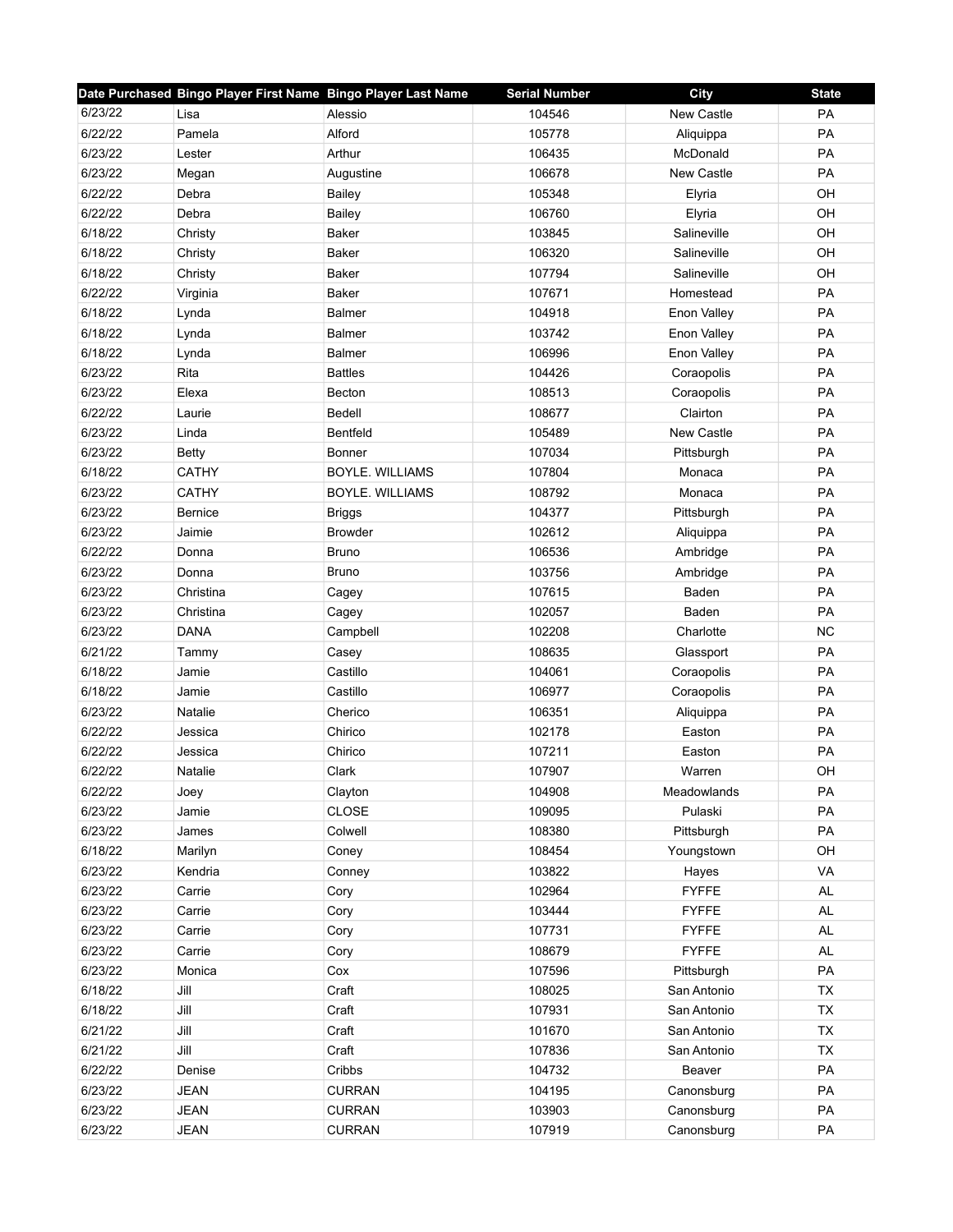|         | Date Purchased Bingo Player First Name Bingo Player Last Name |                 | <b>Serial Number</b> | <b>City</b>       | <b>State</b> |
|---------|---------------------------------------------------------------|-----------------|----------------------|-------------------|--------------|
| 6/23/22 | Nicole                                                        | Datz            | 103260               | <b>PITTSBURGH</b> | PA           |
| 6/22/22 | Heather                                                       | Day             | 108247               | Saxonburg         | PA           |
| 6/23/22 | Heather                                                       | Day             | 108324               | Saxonburg         | <b>PA</b>    |
| 6/22/22 | Susan                                                         | Day-McWilliams  | 107862               | Columbiana        | OH           |
| 6/19/22 | Avery                                                         | Dean            | 105464               | Warrendale        | PA           |
| 6/21/22 | Vicky                                                         | DeBona          | 104867               | Ambridge          | PA           |
| 6/21/22 | Janet                                                         | Dedominicis     | 108212               | Monaca            | PA           |
| 6/21/22 | Janet                                                         | Dedominicis     | 108689               | Monaca            | PA           |
| 6/18/22 | Darlene                                                       | DeMario         | 108032               | Wadsworth         | OH           |
| 6/19/22 | Helene                                                        | Demel           | 107462               | Moon twp          | PA           |
| 6/23/22 | Linda                                                         | <b>Dickens</b>  | 103753               | Penn hills        | PA           |
| 6/23/22 | Yvonne                                                        | Dodrill         | 107976               | Coraopolis        | PA           |
| 6/19/22 | <b>Bonnie</b>                                                 | Dorchnic        | 108196               | Aliquippa         | PA           |
| 6/23/22 | Traci                                                         | Dreyer          | 107749               | Freedom           | PA           |
| 6/19/22 | Karen                                                         | Duffy           | 106817               | Beaver            | PA           |
| 6/23/22 | Tara                                                          | Durinsky        | 108767               | Monaca            | PA           |
| 6/23/22 | Terri                                                         | Dusch           | 104602               | Moon Township     | PA           |
| 6/18/22 | Evelyn                                                        | Edwards         | 107290               | Freedom           | PA           |
| 6/22/22 | Evelyn                                                        | Edwards         | 107041               | Freedom           | PA           |
| 6/22/22 | mary                                                          | farabaugh       | 108682               | Carrolltown       | PA           |
| 6/21/22 | Kathy                                                         | Farhan          | 108543               | Cortlandt manor   | <b>NY</b>    |
| 6/23/22 | Michelle                                                      | Fisher          | 106240               | Valencia          | PA           |
| 6/23/22 | Michelle                                                      | Fisher          | 103967               | Valencia          | PA           |
| 6/23/22 | Daria                                                         | Fitzgerald      | 108439               | Pittsburgh        | PA           |
| 6/23/22 | michele                                                       | fitzsimmons     | 106347               | creighton         | PA           |
| 6/23/22 | michele                                                       | fitzsimmons     | 108676               | creighton         | PA           |
| 6/23/22 | Margaret                                                      | Flannery        | 108296               | Fort Myers        | FL.          |
| 6/23/22 | Rosalind                                                      | Floyd           | 108783               | Monessen          | PA           |
| 6/23/22 | Rosetta                                                       | Fox             | 102952               | Andover           | OH           |
| 6/19/22 | Marsha                                                        | Galanski        | 107945               | <b>New Castle</b> | PA           |
| 6/19/22 | Marsha                                                        | Galanski        | 104106               | New Castle        | PA           |
| 6/18/22 | Toni                                                          | Gibson          | 108750               | <b>NEGLEY</b>     | OH           |
| 6/22/22 | Fran                                                          | Goldston        | 108476               | Pittsburgh        | PA           |
| 6/23/22 | Fran                                                          | Goldston        | 107426               | Pittsburgh        | PA           |
| 6/18/22 | John                                                          | <b>GORDON</b>   | 105876               | Vallejo           | CA           |
| 6/23/22 | <b>Brian</b>                                                  | Gostic          | 108760               | Canonsburg        | PA           |
| 6/23/22 | <b>Brian</b>                                                  | Gostic          | 103717               | Canonsburg        | PA           |
| 6/23/22 | <b>Brian</b>                                                  | Gostic          | 105266               | Canonsburg        | PA           |
| 6/23/22 | Jennifer                                                      | Gostic          | 107750               | Canonsburg        | PA           |
| 6/23/22 | Jennifer                                                      | Gostic          | 103578               | Canonsburg        | PA           |
| 6/23/22 | Jennifer                                                      | Gostic          | 107450               | Canonsburg        | PA           |
| 6/18/22 | Joyce                                                         | Gray            | 106141               | Dundalk           | <b>MD</b>    |
| 6/22/22 | Mary lou                                                      | Greene          | 104368               | New. Castle       | PA           |
| 6/22/22 | Marisa                                                        | Hairston-Fisher | 104066               | Antioch           | <b>TN</b>    |
| 6/22/22 | Marisa                                                        | Hairston-Fisher | 107472               | Antioch           | <b>TN</b>    |
| 6/23/22 | Hannah                                                        | Hannah          | 107850               | Imperial          | PA           |
| 6/23/22 | Nina                                                          | Hargrove        | 108240               | Washington        | PA           |
| 6/23/22 | JoAnn                                                         | Harriett        | 106695               | Freedom           | PA           |
| 6/23/22 | JoAnn                                                         | Harriett        | 109043               | Freedom           | PA           |
| 6/23/22 | Kizzy                                                         | Hazlip          | 108086               | <b>PITTSBURGH</b> | PA           |
| 6/23/22 | Kizzy                                                         | Hazlip          | 108428               | <b>PITTSBURGH</b> | PA           |
| 6/21/22 | Austin                                                        | Heath           | 108743               | Lisbon            | OH           |
|         |                                                               |                 |                      |                   |              |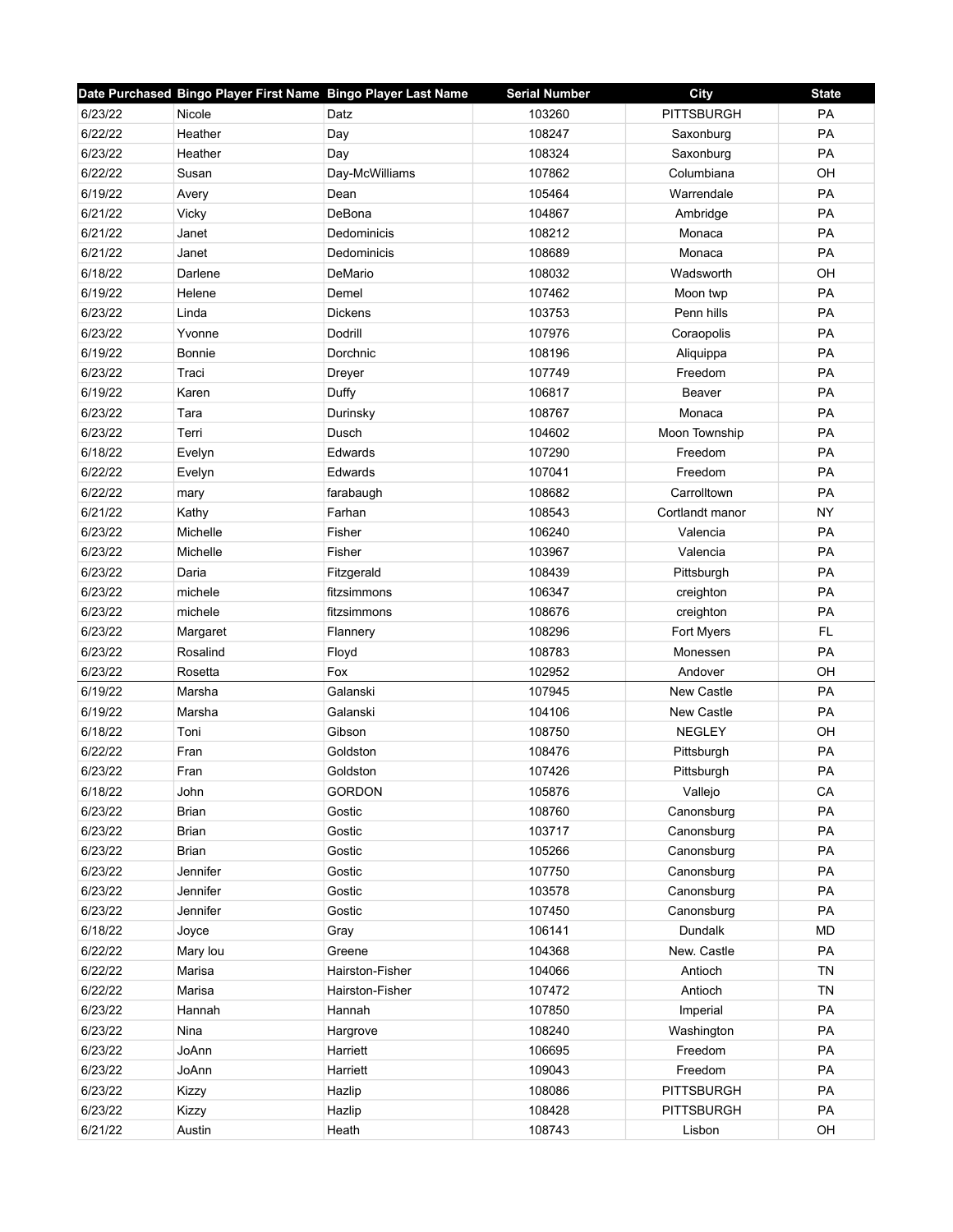|         | Date Purchased Bingo Player First Name Bingo Player Last Name |                 | <b>Serial Number</b> | City                | <b>State</b> |
|---------|---------------------------------------------------------------|-----------------|----------------------|---------------------|--------------|
| 6/22/22 | Kathy                                                         | Hernandez       | 104614               | Yorktown Heights    | <b>NY</b>    |
| 6/23/22 | Shawna                                                        | Highberger      | 105132               | Aliquippa           | PA           |
| 6/23/22 | Shawna                                                        | Highberger      | 107055               | Aliquippa           | PA           |
| 6/23/22 | Shawna                                                        | Highberger      | 103945               | Aliquippa           | PA           |
| 6/23/22 | Shawna                                                        | Highberger      | 102032               | Aliquippa           | PA           |
| 6/18/22 | Reesha                                                        | Holly           | 104909               | Clairton            | PA           |
| 6/18/22 | Reesha                                                        | Holly           | 107078               | Clairton            | PA           |
| 6/18/22 | Reesha                                                        | Holly           | 106409               | Clairton            | PA           |
| 6/23/22 | Tonya                                                         | Hooper          | 103728               | McKeesport          | PA           |
| 6/23/22 | Gerri                                                         | Hostetler       | 108988               | Darlington          | PA           |
| 6/23/22 | Apryl                                                         | Houston         | 103916               | Pgh                 | PA           |
| 6/23/22 | Eva                                                           | Hughes          | 104625               | North versaillies   | PA           |
| 6/19/22 | Michelle                                                      | Ivosevic        | 108953               | Springdale          | PA           |
| 6/23/22 | Mickey                                                        | <b>Ivosevic</b> | 104968               | Springdale          | PA           |
| 6/23/22 | Marva                                                         | Jackson         | 107397               | Gastonia            | <b>NC</b>    |
| 6/23/22 | Judea                                                         | JAckson         | 104461               | Pittsburgh          | PA           |
| 6/23/22 | Ashley                                                        | Janectic        | 105166               | Malakoff            | <b>TX</b>    |
| 6/23/22 | Ashley                                                        | Janectic        | 108292               | Malakoff            | TX           |
| 6/23/22 | Catherine                                                     | Jaquay          | 105782               | Aliquippa           | PA           |
| 6/23/22 | Rachelle                                                      | Jemison         | 102962               | Fayetteville        | <b>NC</b>    |
| 6/23/22 | Mittieann                                                     | Jenkins         | 103835               | Munhall             | PA           |
| 6/22/22 | Shirlene                                                      | Jethroe         | 107870               | Youngstown          | OH           |
| 6/23/22 | Shirlene                                                      | Jethroe         | 107805               | Youngstown          | OH           |
| 6/23/22 | Barbara                                                       | johns           | 106122               | Aliquippa           | PA           |
| 6/23/22 | Erica                                                         | Johnson         | 106364               | West Valley City    | UT           |
| 6/23/22 | Erica                                                         | Johnson         | 105741               | West Valley City    | UT           |
| 6/18/22 | Princess                                                      | Johnson         | 105398               | Clermont            | <b>FL</b>    |
| 6/19/22 | Earl                                                          | Johnson         | 104582               | <b>PITTSBURGH</b>   | PA           |
| 6/23/22 | Theresa                                                       | Johnson         | 107848               | Pittsburgh          | PA           |
| 6/23/22 | tracy                                                         | Kalsky          | 103608               | mt vernon           | <b>NY</b>    |
| 6/22/22 | <b>ROSELY</b>                                                 | Keefer          | 103220               | Finleyville         | PA           |
| 6/23/22 | Cheryl                                                        | Keefer          | 109023               | <b>Belle Vernon</b> | PA           |
| 6/22/22 | Jodi                                                          | Keifner         | 102209               | Corapolis           | PA           |
| 6/22/22 | Louise                                                        | Kenney          | 108569               | Pittsburgh          | PA           |
| 6/22/22 | Ivy                                                           | Kimbrough       | 109024               | New Brighton        | PA           |
| 6/22/22 | Ivy                                                           | Kimbrough       | 107727               | New Brighton        | PA           |
| 6/23/22 | Veronica                                                      | Kline           | 102284               | <b>Beaver Falls</b> | PA           |
| 6/20/22 | Leslie                                                        | Koratich        | 104327               | Beaver              | PA           |
| 6/20/22 | Leslie                                                        | Koratich        | 105483               | Beaver              | PA           |
| 6/20/22 | Wendy                                                         | Kryder          | 104232               | New Brighton        | PA           |
| 6/20/22 | Wendy                                                         | Kryder          | 106745               | New Brighton        | PA           |
| 6/23/22 | Tracy                                                         | Kulesza         | 102789               | <b>Beaver Falls</b> | PA           |
| 6/20/22 | Catherine                                                     | Lash            | 108342               | Glassport           | PA           |
| 6/23/22 | Anitra                                                        | Lowe            | 104451               | Aliquippa           | PA           |
| 6/23/22 | Anitra                                                        | Lowe            | 108910               | Aliquippa           | PA           |
| 6/23/22 | Anitra                                                        | Lowe            | 103461               | Aliquippa           | PA           |
| 6/23/22 | Anitra                                                        | Lowe            | 104183               | Aliquippa           | PA           |
| 6/23/22 | R Wayne                                                       | lykens          | 107700               | sewickley           | PA           |
| 6/23/22 | Joycelyn                                                      | Marshall        | 106992               | Bellevue            | PA           |
| 6/23/22 | michael                                                       | marson          | 106045               | Murrysville         | PA           |
| 6/23/22 | Ed                                                            | Martin          | 102633               | Aliquippa           | PA           |
| 6/20/22 | Pauline                                                       | McCarthy        | 103114               | Pittsburgh          | PA           |
|         |                                                               |                 |                      |                     |              |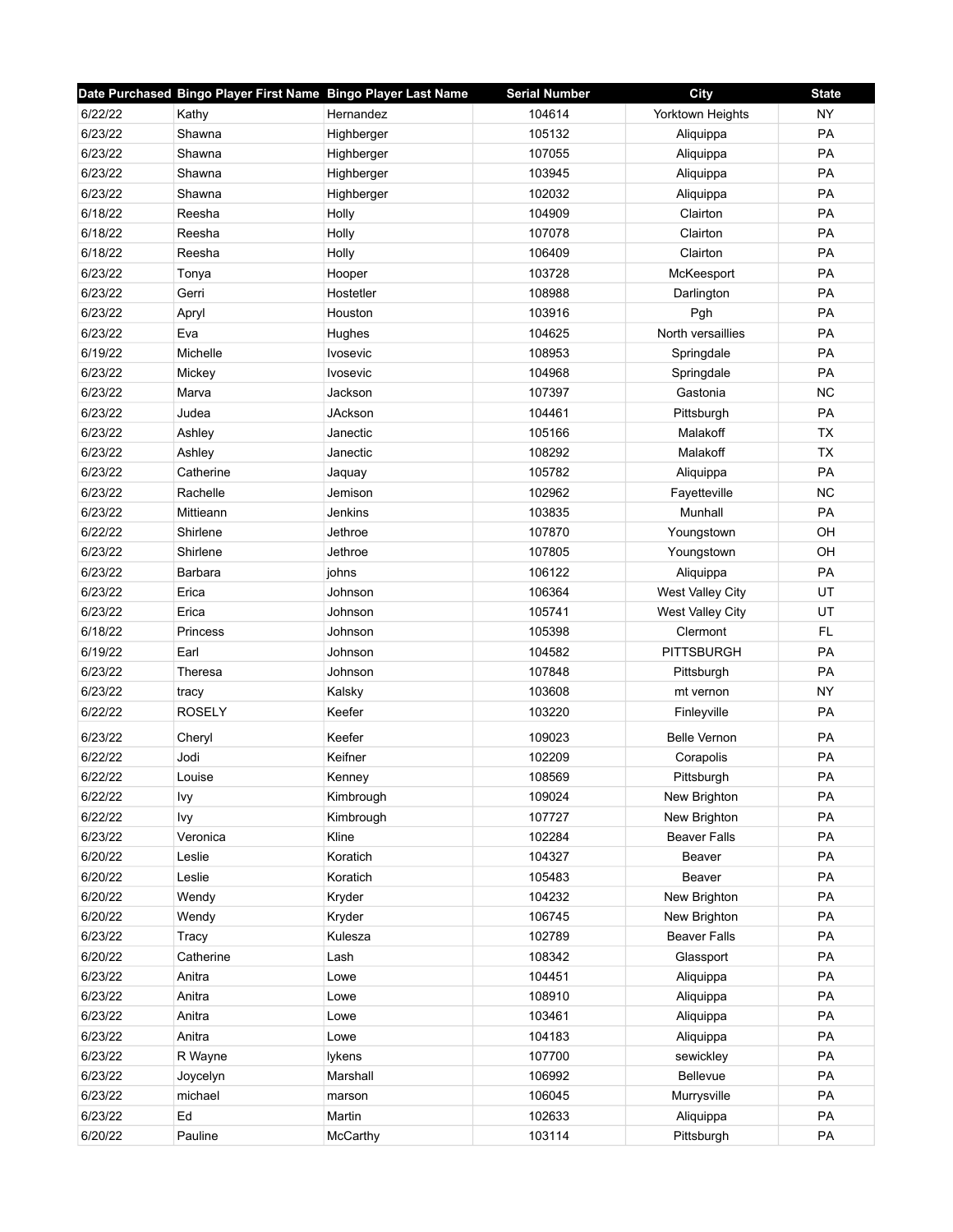|         | Date Purchased Bingo Player First Name Bingo Player Last Name |                | <b>Serial Number</b> | City                | <b>State</b> |
|---------|---------------------------------------------------------------|----------------|----------------------|---------------------|--------------|
| 6/23/22 | <b>Brenda</b>                                                 | McCarthy       | 103355               | Wheatland           | PA           |
| 6/22/22 | Barbara                                                       | McClelland     | 106434               | Pittsburgh          | PA           |
| 6/23/22 | Barbara                                                       | McClelland     | 107593               | Pittsburgh          | PA           |
| 6/23/22 | Rhonda                                                        | McCray         | 105761               | Pittsburgh          | PA           |
| 6/18/22 | Mary                                                          | McCullar       | 107494               | Wheatland           | PA           |
| 6/18/22 | Stephen                                                       | McCullar       | 106308               | Wheatland           | PA           |
| 6/20/22 | Linda                                                         | McDade         | 106585               | Verona              | PA           |
| 6/20/22 | Scott                                                         | McKeel         | 104612               | Beaver              | PA           |
| 6/23/22 | Nicole                                                        | Mercurio       | 102072               | Pittsburgh          | PA           |
| 6/23/22 | Nicole                                                        | Mercurio       | 102998               | Pittsburgh          | PA           |
| 6/22/22 | Amanda                                                        | Meredith       | 107681               | Coraopolis          | PA           |
| 6/23/22 | Kathy                                                         | Messenger      | 107073               | Escanaba            | MI           |
| 6/23/22 | <b>Brian</b>                                                  | Meyer          | 103711               | Reston              | VA           |
| 6/23/22 | Kelly                                                         | Moore          | 102428               | <b>McKees Rocks</b> | PA           |
| 6/23/22 | Kristen                                                       | Moore          | 103947               | Monaca              | PA           |
| 6/22/22 | Selina                                                        | Morel          | 103980               | Pittsburgh          | <b>PA</b>    |
| 6/23/22 | Selina                                                        | Morel          | 106844               | Pittsburgh          | PA           |
| 6/23/22 | Christina                                                     | Morrison       | 108785               | Canonsburg          | PA           |
| 6/23/22 | Marilynn                                                      | Moss           | 108339               | Sharon              | PA           |
| 6/23/22 | Colleen                                                       | Murray         | 104383               | McDonald            | PA           |
| 6/23/22 | Valerie                                                       | <b>Myers</b>   | 105254               | Aliquippa           | PA           |
| 6/23/22 | Valerie                                                       | Myers          | 104486               | Aliquippa           | PA           |
| 6/18/22 | Susan                                                         | Myers          | 104166               | Monaca              | PA           |
| 6/20/22 | Cheryl                                                        | Myers          | 108813               | <b>HOOKSTOWN</b>    | PA           |
| 6/23/22 | Tonya                                                         | <b>Nichols</b> | 106871               | Munhall             | PA           |
| 6/22/22 | Vanita                                                        | Nizer          | 104153               | Midland             | PA           |
| 6/22/22 | Vanita                                                        | Nizer          | 102936               | Midland             | PA           |
| 6/23/22 | Cynthia                                                       | Norris         | 103748               | Norfolk             | VA           |
| 6/23/22 | Venetia                                                       | Owens          | 104341               | New Castle          | PA           |
| 6/20/22 | Stephanie                                                     | Parisi         | 108510               | Monaca              | PA           |
| 6/22/22 | Shirley                                                       | Parson         | 104408               | Shirleu             | OH           |
| 6/22/22 | Nichole                                                       | Patrick        | 106757               | Arnold              | PA           |
| 6/22/22 | Nichole                                                       | Patrick        | 104046               | Arnold              | PA           |
| 6/23/22 | Linda                                                         | Payne          | 105773               | <b>BeaverFalls</b>  | PA           |
| 6/18/22 | katelynn                                                      | pearson        | 103295               | Wheatland           | PA           |
| 6/23/22 | Richard                                                       | Perkins        | 108925               | Greenock            | PA           |
| 6/23/22 | Roberta                                                       | Pollack        | 105238               | Aliquippa           | PA           |
| 6/23/22 | Roberta                                                       | Pollack        | 104623               | Aliquippa           | PA           |
| 6/23/22 | Roberta                                                       | Pollack        | 104953               | Aliquippa           | PA           |
| 6/22/22 | Mary                                                          | Porter         | 105847               | Washington          | PA           |
| 6/22/22 | Lori                                                          | Purnell        | 104611               | Industry            | PA           |
| 6/18/22 | Thomas                                                        | Ray            | 108079               | Youngstown          | OH           |
| 6/19/22 | Mariann                                                       | Ray            | 108373               | Riverview           | FL           |
| 6/19/22 | Arletta                                                       | Redmond        | 105360               | Pittsburgh          | PA           |
| 6/23/22 | <b>Brittany</b>                                               | Reed           | 106756               | Commerce            | GA           |
| 6/23/22 | Tammy                                                         | Richard        | 104714               | Northampton         | PA           |
| 6/23/22 | Tammy                                                         | Richard        | 104859               | Northampton         | PA           |
| 6/23/22 | Julie                                                         | Richards       | 103733               | Beaver              | PA           |
| 6/23/22 | Julie                                                         | Richards       | 105362               | Beaver              | PA           |
| 6/19/22 | Tricia                                                        | Richardson     | 108552               | San Antonio         | <b>TX</b>    |
| 6/19/22 | Theresa                                                       | Riddle         | 108027               | Pittsburgh          | PA           |
| 6/19/22 | Tammi                                                         | Rishel         | 106918               | New Castle          | PA           |
|         |                                                               |                |                      |                     |              |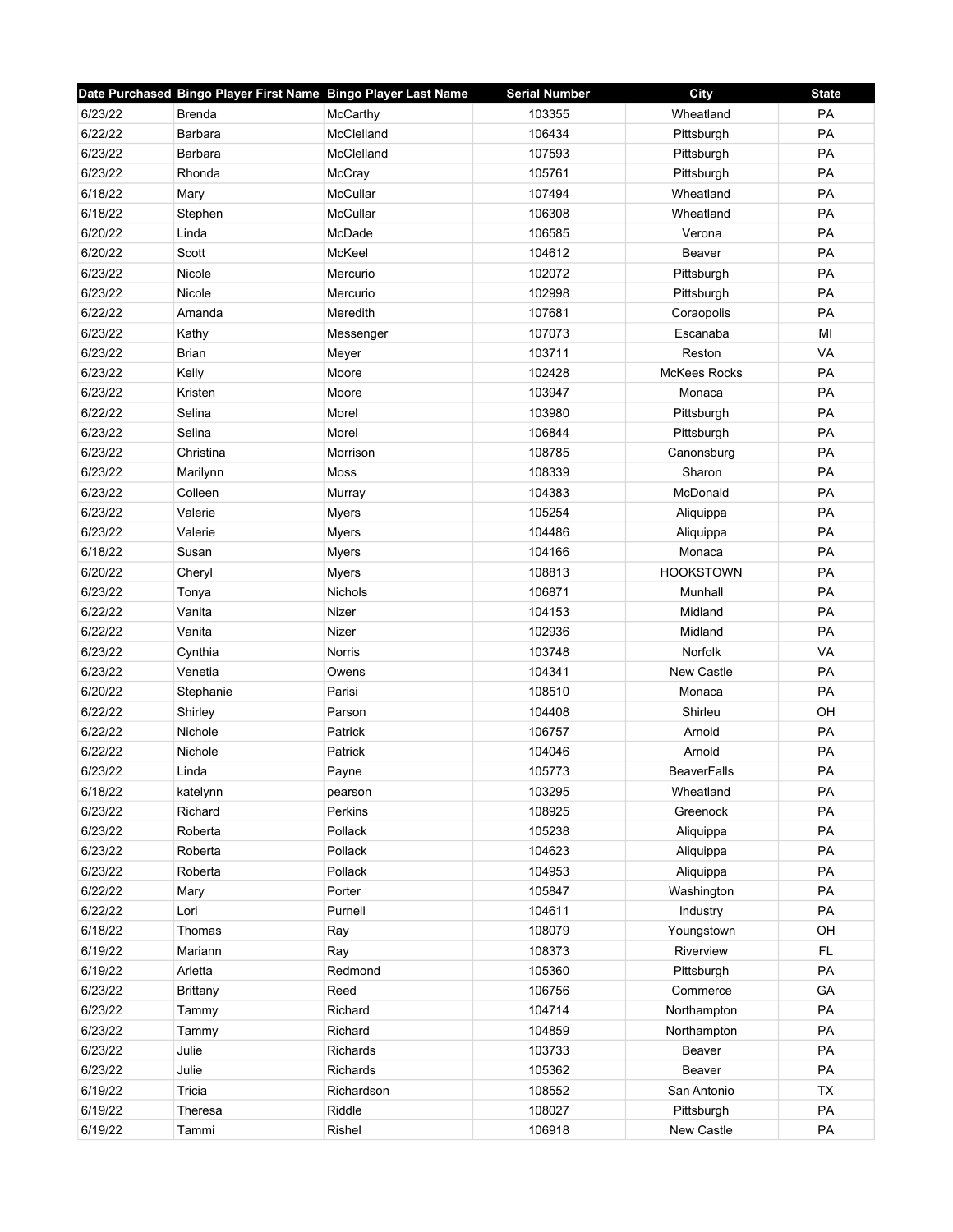|         | Date Purchased Bingo Player First Name Bingo Player Last Name |                     | <b>Serial Number</b> | <b>City</b>           | <b>State</b> |
|---------|---------------------------------------------------------------|---------------------|----------------------|-----------------------|--------------|
| 6/23/22 | Jenn                                                          | RoBear              | 102316               | Pittsburgh            | PA           |
| 6/23/22 | Tonya                                                         | <b>Rose Flowers</b> | 102702               | Wilkinsburg           | PA           |
| 6/23/22 | Tonya                                                         | Rose Flowers        | 107722               | Wilkinsburg           | <b>PA</b>    |
| 6/22/22 | sherry                                                        | rozier              | 105443               | youngstown            | OH           |
| 6/22/22 | Emily                                                         | Saffron             | 107634               | Baden                 | PA           |
| 6/23/22 | Cari                                                          | Salley              | 107806               | <b>Bridgeville</b>    | PA           |
| 6/23/22 | Donna                                                         | Savanovich          | 107970               | <b>Beaver Falls</b>   | PA           |
| 6/23/22 | Judy                                                          | Schaffer            | 108511               | Koppel                | PA           |
| 6/23/22 | Judy                                                          | Schaffer            | 108612               | Koppel                | PA           |
| 6/23/22 | jennifer                                                      | Schaffer            | 104025               | New Castle            | PA           |
| 6/22/22 | Deborah                                                       | Sedigas             | 108455               | Pittsburgh            | PA           |
| 6/23/22 | Donna                                                         | Sedigas             | 107529               | Pittsburgh            | PA           |
| 6/23/22 | Colleen                                                       | Seiler              | 103965               | Pittsburgh            | PA           |
| 6/18/22 | Lois                                                          | Smith               | 107605               | Ambridge              | <b>PA</b>    |
| 6/23/22 | Jermaine                                                      | Smith               | 107983               | Dormont               | PA           |
| 6/23/22 | Kathy                                                         | Smith               | 104792               | <b>East Palestine</b> | OH           |
| 6/23/22 | Lisa                                                          | Smith               | 106911               | <b>East Palestine</b> | OH           |
| 6/23/22 | Kenny                                                         | Solomon             | 106064               | Darlington            | PA           |
| 6/18/22 | Lisa                                                          | Spaniol             | 108637               | Aliquippa             | PA           |
| 6/19/22 | Vanessa                                                       | Stamper             | 103617               | Wesley chapel         | <b>FL</b>    |
| 6/19/22 | Vanessa                                                       | Stamper             | 105550               | Wesley chapel         | FL           |
| 6/23/22 | Vanessa                                                       | Stamper             | 107908               | Wesley chapel         | FL           |
| 6/23/22 | Vanessa                                                       | Stamper             | 103705               | Wesley chapel         | FL           |
| 6/23/22 | Rita                                                          | Stratton            | 109090               | <b>Beaver Falls</b>   | PA           |
| 6/23/22 | Rita                                                          | Stratton            | 103606               | <b>Beaver Falls</b>   | <b>PA</b>    |
| 6/23/22 | joe                                                           | szumigalski         | 105224               | freedom               | PA           |
| 6/23/22 | joe                                                           | szumigalski         | 105257               | freedom               | PA           |
| 6/23/22 | Noreen                                                        | Szumigalski         | 104626               | Pittsburgh            | PA           |
| 6/19/22 | Elaine                                                        | Tanner              | 103784               | New Castle            | PA           |
| 6/23/22 | Chris                                                         | <b>Tatters</b>      | 108283               | Slippery Rock         | PA           |
| 6/23/22 | Chris                                                         | <b>Tatters</b>      | 106663               | Slippery Rock         | PA           |
| 6/23/22 | Jada                                                          | Taylor              | 107990               | New castle            | PA           |
| 6/23/22 | Jada                                                          | Taylor              | 108361               | New castle            | PA           |
| 6/23/22 | Jada                                                          | Taylor              | 105652               | New castle            | PA           |
| 6/23/22 | Diane                                                         | Tedrow              | 104609               | Malakoff              | TX           |
| 6/23/22 | Diane                                                         | Tedrow              | 103997               | Malakoff              | <b>TX</b>    |
| 6/18/22 | Deborah                                                       | Toner               | 103376               | Burgettstown          | PA           |
| 6/18/22 | Deborah                                                       | Toner               | 108125               | Burgettstown          | PA           |
| 6/18/22 | Deborah                                                       | Toner               | 103941               | Burgettstown          | PA           |
| 6/18/22 | Karen                                                         | Trenchard           | 103639               | Perry Hall            | <b>MD</b>    |
| 6/23/22 | Stancy                                                        | Turner              | 104670               | Pittsburgh            | PA           |
| 6/23/22 | Stancy                                                        | Turner              | 105858               | Pittsburgh            | PA           |
| 6/22/22 | tonja                                                         | turner              | 107769               | pittsburgh            | PA           |
| 6/23/22 | Ethel                                                         | Turner              | 103051               | Pittsburgh            | PA           |
| 6/23/22 | tonja                                                         | turner              | 106179               | pittsburgh            | PA           |
| 6/23/22 | Lia                                                           | valerio             | 108141               | Pittsburgh            | PA           |
| 6/23/22 | Sharon                                                        | Varner              | 107350               | <b>NEW CASTLE</b>     | PA           |
| 6/23/22 | <b>RICKY</b>                                                  | VAUGHAN             | 106354               | Beaver PA             | PA           |
| 6/23/22 | Johnnie                                                       | Wade                | 106119               | Pittsburgh            | PA           |
| 6/18/22 | Otis                                                          | Walker              | 108898               | Pittsburgh            | PA           |
| 6/23/22 | Cathy                                                         | Wellman             | 108774               | New Brighton          | PA           |
| 6/23/22 | Margaret                                                      | Wheeler             | 103912               | Pittsburgh            | PA           |
|         |                                                               |                     |                      |                       |              |